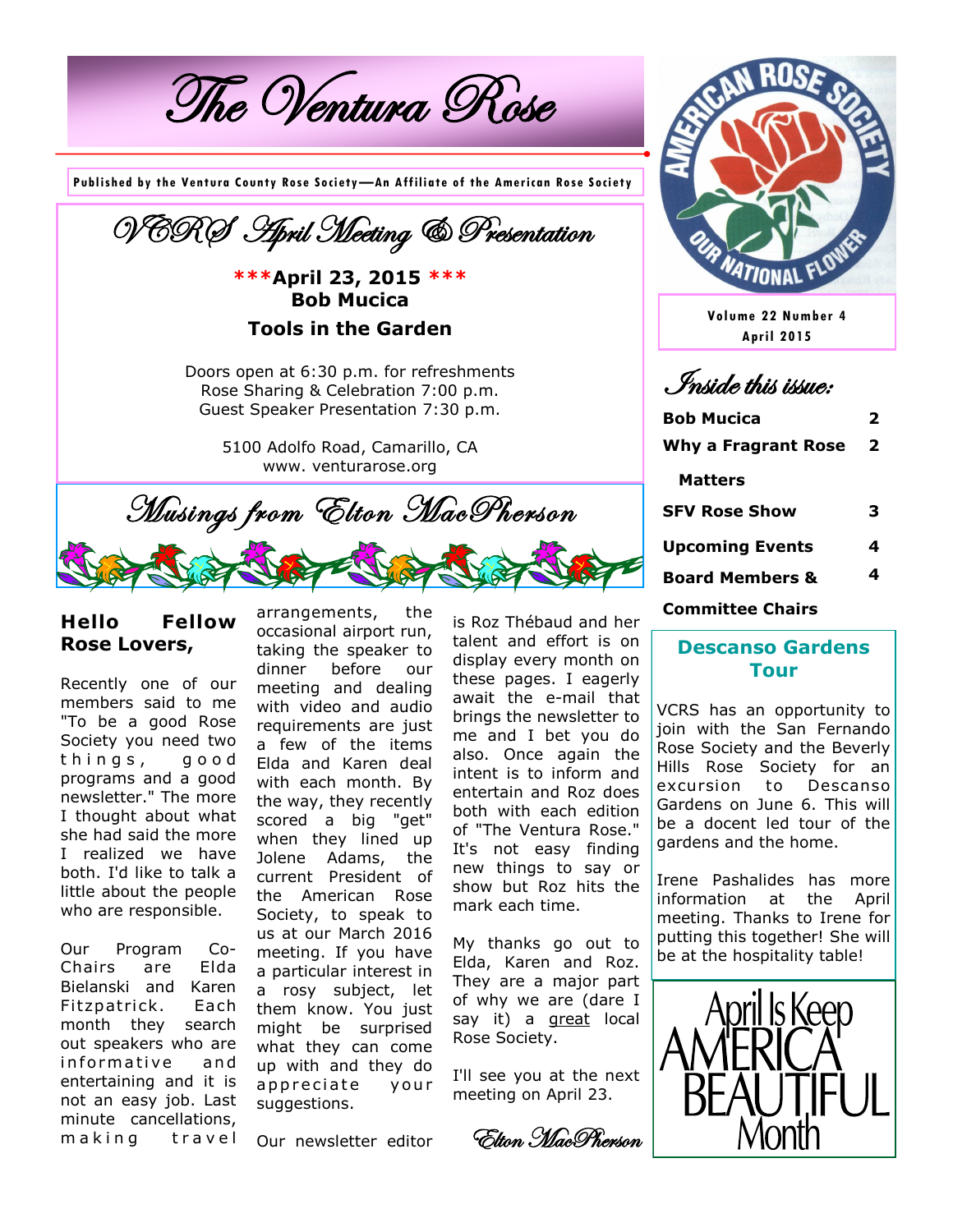

# "Tools in the Garden" - Bob Mucica

The April speaker for the VCRS General Meeting will be Bob Mucica. Bob hails from upstate New York where he was born and raised. After earning a Bachelor of Science degree in Electrical Engineering and a Masters degree in B u s i n e s s Administration, Bob went to work for the Rocketdyne Division of Boeing in Canoga Park, CA. During his 42 years at Boeing, he worked on all of the programs associated with major

endeavors, including the Apollo Moon Landing and the Space Shuttle. The last 10 years were spent as Director of Rocketdyne's Advanced Programs for New Space and Terrestial electrical energy power systems.

After retiring, he decided to further pursue his hobby of gardening. To increase his knowledge skills, Bob enrolled at Venture College and

military and science took classes in horticulture and agriculture. Currently he has 40 fruit trees, two vegetable gardens and several roses. He has given talks at Baron Brothers Nursery.

> Bob's talk will focus on hand tools used in maintaining gardens as well as orchards. He plans to include soil p r e p a r a t i o n , maintenance and end and of season care and preparation.



**Bob Musica, the VCRS April 23** 



**Gardens of the World Rose, shared by Hallie Blau at the VCRS March m e e t i n g .**

Why a Fragrant Rose Matters

This article, written by Darrell Schramm, is from the March 2015 ARS publication "The Fragrant Rose."

A common complaint about roses is that they lack fragrance. That may be generally true of most florist roses, but it needn't be so in the garden. True, even many garden roses refuse to please the human nose; part of the reason is that in the last half of the 20th century, breeders were more interested in hybridizing roses for larger size, vigor, and new or unusual color. They overlooked scent.

Yet as early as 1912, rosarian T. Geoffrey Henslow wrote, "The Show tent has largely been responsible for the loss of perfume in our gardens." Clearly, over a hundred years ago, breeders had become more concerned about the appearance of a rose rather than its integrity.

Fortunately, about 10 years ago a few hybridizers, having heard the public clamor for scent, began breeding fragrance into roses again. Unfortunately,

as the current and the last 10 years of *American Rose* issues indicate in their list of new rose introductions, few new roses have a strong scent; most produce a mild or no scent at all. As for those that do, one contemporary rose breeder has written that "modern roses have relatively simple 'nose catching' fragrances that don't seem to have the complexity of the Old Garden Roses."

the David Austin roses, nearly all of which contain some fragrance, from 'Munstead Wood', 'Queen of Sweden', and 'Evelyn' to the earlier 'Tamora' and 'Gertrude Jekyll'. Aside from Austin's roses, we also have such modern roses of scent like 'Best Kept Secret' and 'Summer Romance' (both of 2014), 'Julia Child' (2004), 'Scentimental' (1999), 'Fragrant Dream' (1988), 'Double Delight' (1977), 'Fragrant Cloud' (1967), 'Mister Lincoln' (1964) and other hybrid teas and floribundas.

It is, however, the scent of certain roses our grandmothers and great-grandmothers (continued)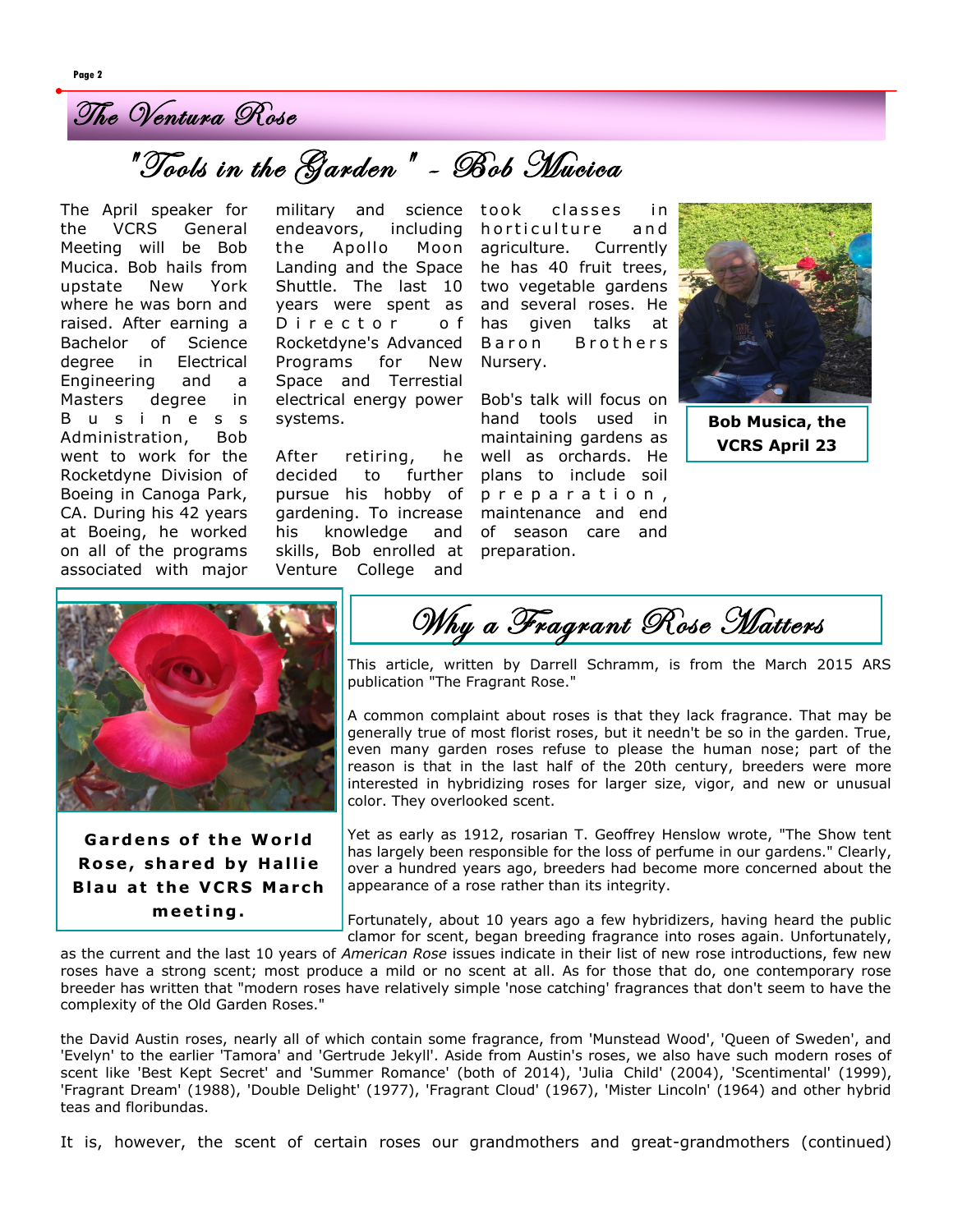## The Ventura Rose





The theme for the San Fernando Valley Rose Society's 2015 Annual Rose Show is "Festival of Roses". This will be on Saturday April 11, 2015, from 1:00— 4:00 p.m. at the Sepulveda Garden Center located at 16633 Magnolia Blvd., Encino, CA 91436.

Entries will be received between 6:30-10:00 a.m. Judges question and answer is 1:30-2:00 p.m. and the award presentations are at 2:00 p.m. The show is open free to the public starting at 1:00 p.m.

There is a new Section X, Nonsanctioned, No award category. This is a great place to ask the judges if they can identify a rose for you.

The entire rose show schedule is on the w e b s i t e www.sfvroses.org. A map to the site is also available online.

grew that many of us remember with nostalgia: strong, often powerful fragrances that plant themselves in our memory. To name just a few pinks: the big, fat rose 'The Doctor' (1936), the subtle 'September Morn' (1915) and the on ce- famous 'Radiance' (1908). To name a few color blends, some combination of pink, orange, yellow, vermillion, salmon and/or buff: 'Girona' (1936), ' C o n d e s s a d e Sástago' (1932), 'Talisman' (1929), and 'Gruss an Coberg' (1927). And then we have the reds, which are dependably often more fragrant than other colors, the following being dark crimson: 'Crimson G l o r y ' ( 1 9 3 5 ), 'Barcelona' (1932), 'Etoile de Hollande' (1919) and 'Hadley' (1914), all with a strong damask rose perfume.

But one need not have a grandparent to grow even older fragrantly complex heritage or antique or just old garden roses - of the 18th and 19th centuries, many of which are still a vai lable. Inha le " Celsiana', 'Marie Louise' , or 'Trigintapetala' (Kazanlik), the latter rose for centuries used to make rose oil, exuding a damask scent. 'Louise Odier', 'Mme Isaac Periere' and 'Zephirine Droughin' waft the aroma of raspberries. 'Queen of Denmark' suggests doses of damask and lemon, 'Mrs John Laing' damask and parsley, 'Mme Hardy' damask and marigold, 'Blush Noisette' cloves,

## Why a Fragrant Rose Matters - continued

'Marechal Neil' strawberries, 'Perle d'Or' nasturtiums, 'Souvenir de la Malmaison' apple and cloves - yet none quite as simple as my comparisons; these scents predominate but there is invariably something more to the complex perfume. And there are 'Baronne Prevost', 'La Reine', 'Reine des Violettes' and 'Sombreuil' to name a few of my favorites, and hundreds more with fragrance so strong and delicious one is tempted to sleep on a bed of such roses if not make a feast of them.

Do keep in mind that not everyone's sense of smell is equal. Furthermore, most roses are the most intensely fragrant in the morning when their petals begin to warm. Warmth and sunshine usually increase the scent. A rose delightfully fragrant in morning sun may emit only a weak scent in the late afternoon. Fragrance varies in staying power; some scents, such as citrus, evaporate more quickly than others, such as clove or damask. Moist soil promotes fragrance as well. And there are roses that become more fragrant when cut.

Why are rose fragrance so wonderful, so lusciously pleasing, so uplifting, so memorable? Why does rose fragrance matter to so many rose lovers?

Smells are unavoidable. You can pinch your nostrils closed only so long. Smells are linked to breath. Breath is life. Scent taps our memories and our emotions. Because smell is the sense more commonly neglected, to us it makes us more human; we then employ

all of our five senses, all of what makes us sensate human beings. In fact, various studies have shown that olfactory impressions are the first to register themselves in the human brain. Smell, odor, scent is a part of us.

For me the fragrance of a rose reveals the absolute meaning of a rose. What meaning does a rose have without a scent? It may win an award at an exhibit, but when the show is over, generally the rose is tossed away. Thus it has served primarily as a commodity, a thing of use. The success of the rose at a show is coupled with its own destruction. We might as well have gazed at a photo of a rose. At the rose shows I've attended, the fragrance category is among those with the fewest entries. Appearances, not essence, seem to be what matters.

Though I expect a hue and a cry of protest against what I've written in the previous paragraph, I know that I speak not for myself alone. For some of us rosarians, the beauty of a rose without scent s y m b o lizes the aesthetics of illusion, a promise meant to be broken. Thus we bow our heads, expectant, into a lovely rose but recoil in disappointment *(continued on page 4)*